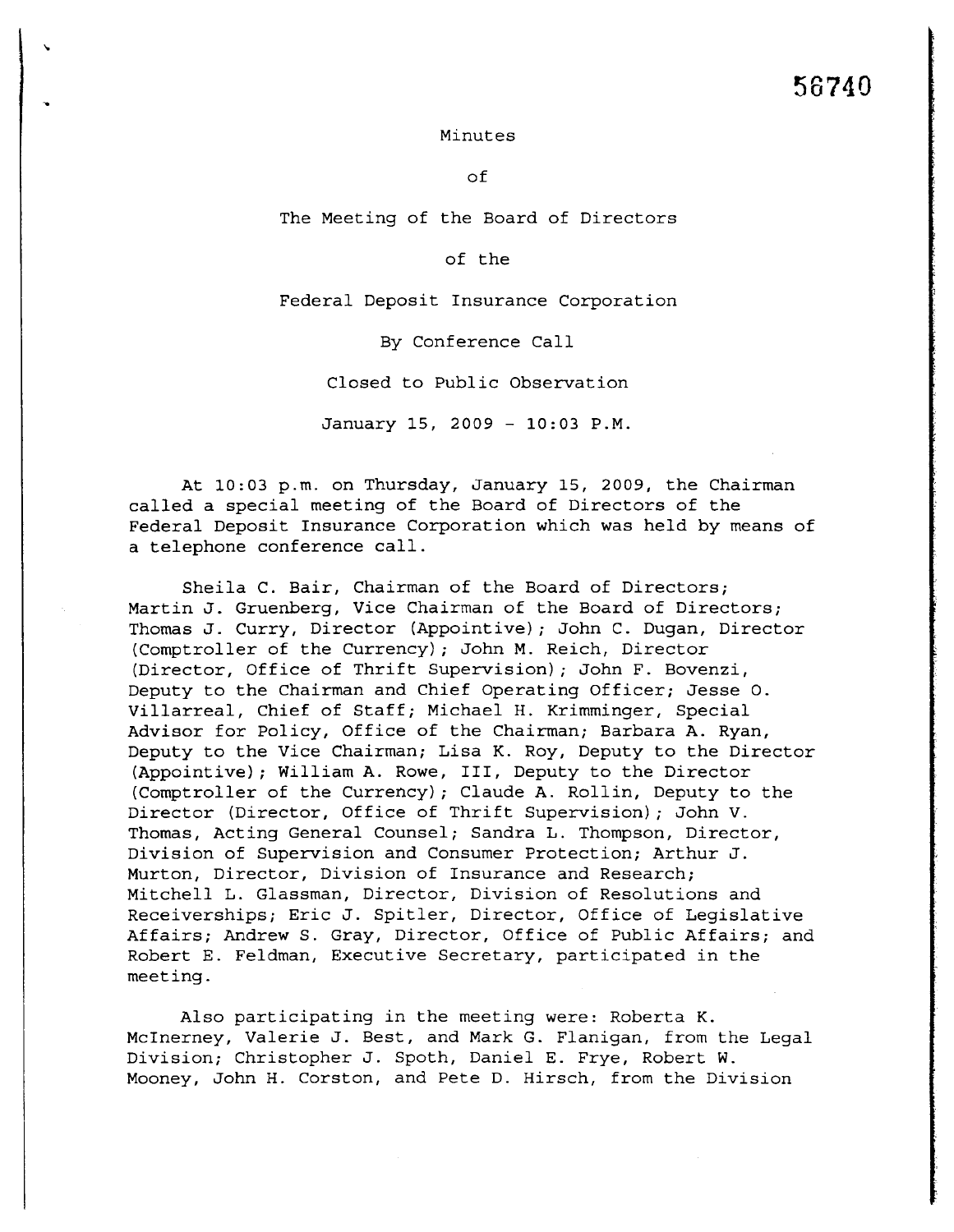of Supervision and Consumer Protection; Tiffany K. Froman, from the Division of Information Technology; Christopher J. Newbury and Mike E. Anas, from the Division of Insurance and Research; James R. Wigand, from the Division of Resolutions and Receiverships; and Alice C. Goodman, from the Office of Legislative Affairs.

Julie L. Williams, First Senior Deputy Comptroller and Chief Counsel, Douglas W. Roeder, Senior Deputy Comptroller, Large Bank supervision, Grace E. Dailey, Deputy Comptroller, Large Bank Supervision, and Morris Morgan, National Bank Examiner, Office of the Comptroller of the Currency; and Scott M. Polakoff, Senior Deputy Director and Chief Operating Officer, Office of Thrift Supervision also participated in the meeting.

Chairman Bair presided at the meeting; Mr. Feldman acted as Secretary of the meeting.

Chairman Bair called the meeting to order. Vice Chairman Gruenberg then moved that the Board of Directors determine that Corporation business required its consideration of the matters which were to be the subject of the meeting on less than seven days' notice to the public; that no earlier notice of the meeting was practicable; that the public interest did not require consideration of the matters which were to be the subject of the meeting in a meeting open to public observation; and that the matters could be considered in a meeting closed to public observation by authority of subsections (c) (4), (c) (8) ,  $(c)$  (9) (A) (ii), and (c) (9) (B) of the "Government in the Sunshine Act" (5 U.S.C. 552b(c)(4), (c)(8), (9)(A)(ii), and (c)(9)(B)). Director Dugan seconded the motion and, with Director Curry, Director Reich, and Chairman Bair concurring, the motion was carried.

Staff presented its recommendation that the Board find that significant operational disruptions of Bank of America Corporation, Charlotte, North Carolina ("BAC"), and its insured affiliate institutions would have serious adverse effects on domestic economic conditions and financial stability and that significant operational impairments to BAC and its insured depository affiliate institutions would seriously affect counterparty relationships in Qualified Financial Contract markets, and would significantly disrupt short-term interbank lending and bank senior and subordinated debt markets, as well as related markets in derivative products and other markets, in which BAC is a significant participant. Further, staff stated that it is highly likely that,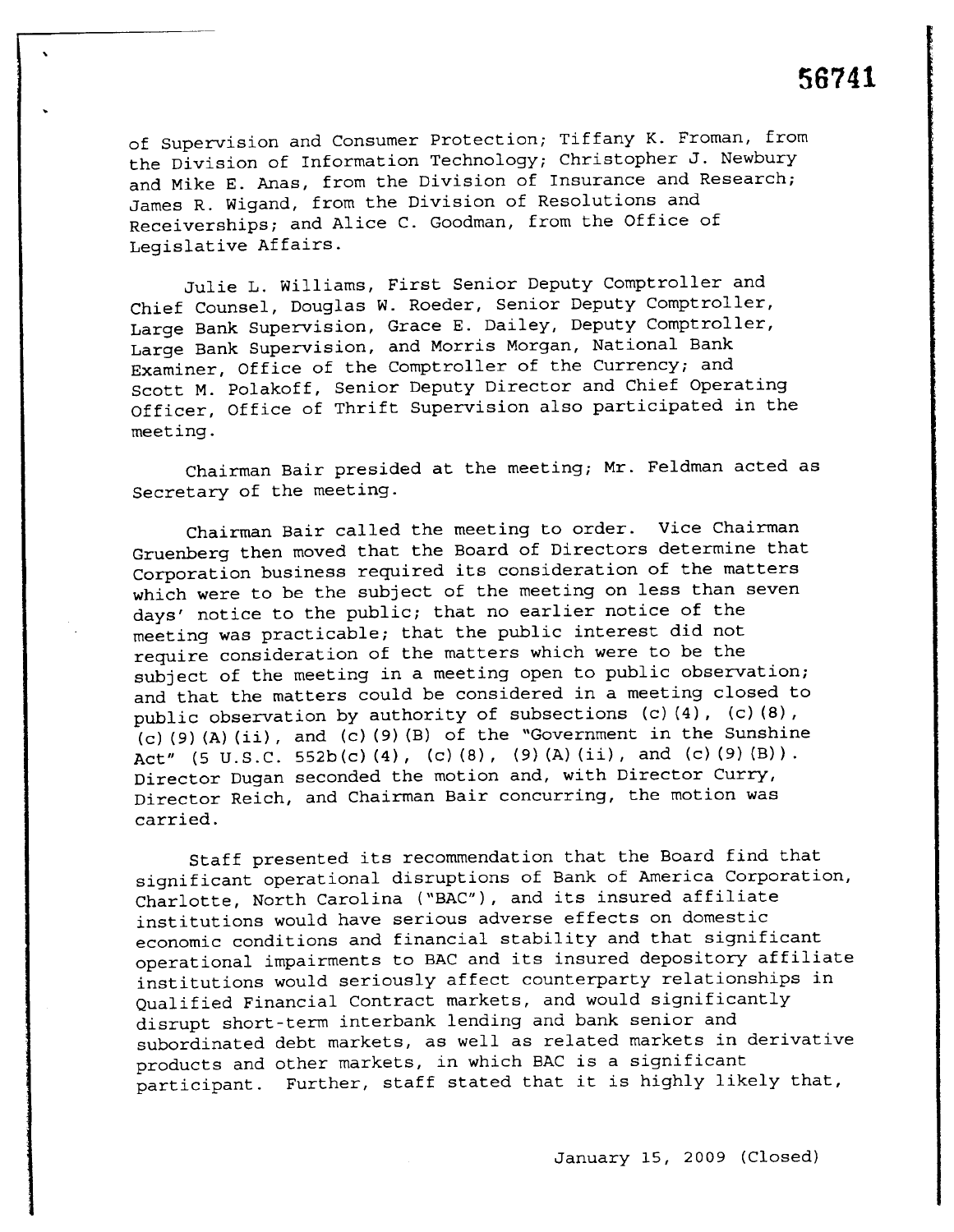if any significant legal entity within BAC suffers a loss of market confidence, this would have a serious adverse effect on all BAC legal entities, including the second largest insured depository institution in the United States. While BAC is undergoing significant stress, staff pointed out that it is of the opinion that management is competent and there is no substantive evidence that management has failed to comply with applicable laws, rules, and supervisory directives and orders. Consequently, staff recommended that the Board make a systemic risk determination and authorize staff to take action required to avoid or mitigate such risk. Staff informed the Board that, based on preliminary information, the most likely outcome is that provision of the proposed assistance will not result in a loss to the Deposit Insurance Fund.

John H. Corston, Associate Director, Large Institutions and Analysis Branch, Complex Financial Institutions, Division of Supervision and Consumer Protection, informed the Board that Bank of America, National Association, Charlotte, North Carolina ("BANA"), is a nationally chartered bank that is the lead bank within BAC, a financial holding company regulated by the Board of Governors of the Federal Reserve System ("Federal Reserve") . He stated that BANA is the second largest bank in the United States, with \$1.4 trillion of assets and that, prior to BAC's acquisition of Merrill Lynch & Co., Inc. ("Merrill Lynch"), BANA represented approximately 80 percent of BAC's consolidated assets. He also noted that BANA is the largest holder of insured deposits in the United States, with over 10 percent of total domestic deposits.

Mr. Corston continued, noting that BANA's core business is its domestic retail banking franchise with over 6,100 branches in 33 states and that it participates in virtually every financial activity permissible to banks. He added that BAC held seven insured bank charters in addition to that of BANA: Countrywide Bank, FSB, Alexandria, Virginia ("Countrywide"); FIA Card Services, National Association, Wilmington, Delaware; Merrill Lynch Bank USA, Salt Lake City, Utah; Merrill Lynch Bank & Trust Co., FSB, New York, New York ("MBLTC"); Bank of America Oregon, National Association, Portland, Oregon; Bank of America, Rhode Island, National Association, Providence, Rhode Island; and Bank of America California, National Association, San Francisco, California. Beyond those banks, Mr. Corston said, BAC has four significant non-insured affiliates: Banc of America Securities, LLC, a full-service investment bank and brokerage firm; Banc of America Investment Services, Inc., a retail brokerage business; Banc of America Specialist, Inc., a New York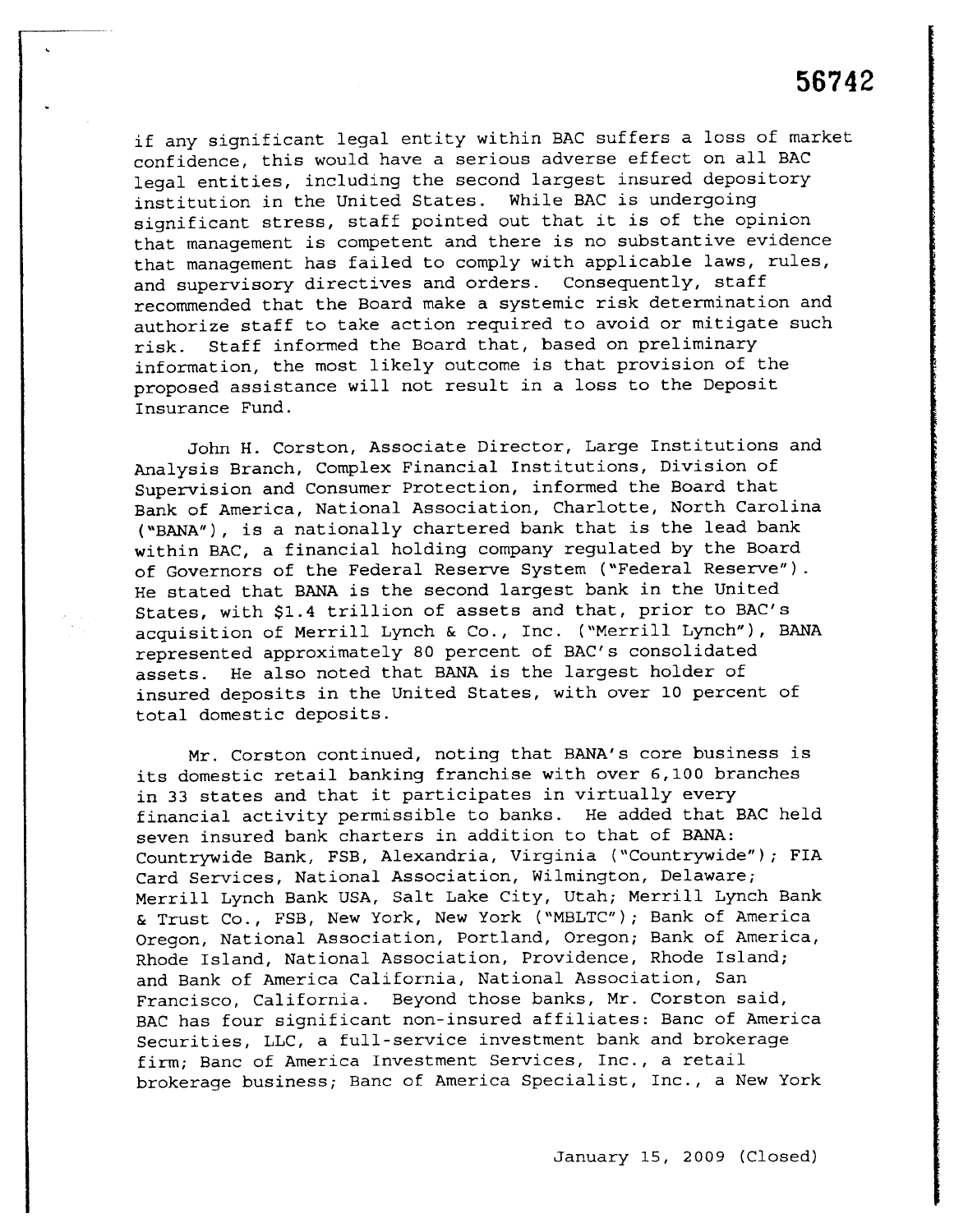Stock Exchange specialist firm; and Columbia Management, the nation's eighth largest mutual fund company.

Next, Mr. Corston explained that BAC's risk profile has increased over the past year as a result of trading losses, declining asset quality largely in home equity and credit card portfolios, and acquisition of three higher risk institutions since October 2007, including LaSalle National Bank, Chicago, Illinois; Countrywide; and Merrill Lynch. He emphasized that Merrill Lynch reported \$23.8 billion in net losses prior to the fourth quarter 2008, and that the merger with Merrill Lynch significantly increases BAC's exposure in 2009.

Mr. Corston continued, stating that negative market perception of BAC has been building recently; that, over the past year, the holding company's stock price declined approximately 70 percent on concerns associated with several factors, including the cost of the Merrill Lynch merger, and general uncertainty regarding further deterioration in credit quality and capital markets; that BAC will announce fourth quarter results that are significantly lower than market expectations for both legacy BAC and legacy Merrill Lynch on January 20, 2009; that resulting post-merger tangible common equity capital levels will also be reported well below expectations; and that market reaction to these announcements could significantly impair BAC's access to required funding sources and its ability to meet obligations going forward.

Mr. Corston then stated that BAC's capital position has also become strained with recent acquisitions and losses, particularly in terms of tangible common equity capital. While BAC's regulatory capital ratios are considered adequate, he said, tangible equity capital is low and presents market perception issues, as equity analysts, rating agencies, and counterparties have increased their focus on common tangible capital. Mr. Corston continued, stating that fourth quarter 2008 losses in conjunction with 2009 forecasted net operating losses of \$3 billion will further strain the capital position and impair the ability to raise common equity. Next, he stated that the 2009 earnings outlook for the BAC is not favorable, and that the Corporation and the office of the Comptroller of the Currency's ("OCC") supervisory staff believe that BAC's management's projection of net income for the company on a combined basis of approximately \$14.8 billion (\$13.4 billion for legacy BAC and \$1.4 billion for legacy Merrill Lynch) is very optimistic. He said that staff has developed an adjusted forecast showing a loss of \$3.0 billion, based on higher loan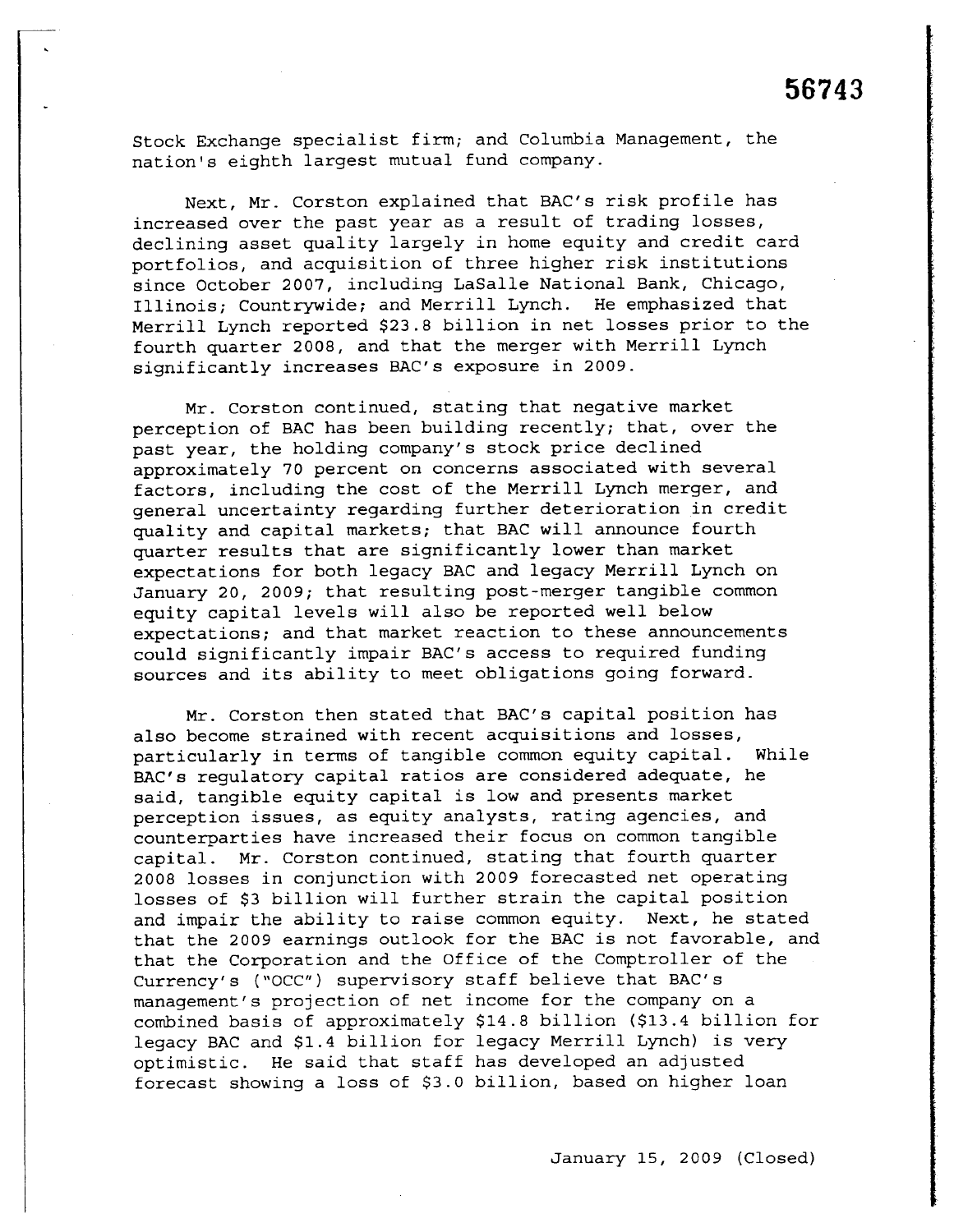losses and larger provisions to reflect continued deterioration in the credit portfolios, the lack of securitizations in 2009, and decreased trading results associated with continued market disruptions. Mr. Corston concluded his presentation by noting that all of BAC's insured depository institutions are rated CAMELS composite "2," with the exception of Countrywide and MLBTC, which are each rated composite "3."

Christopher J. Newbury, Associate Director, Risk Analysis Branch, Risk Analysis and Banking Statistics , Division of Research, informed the Board that the risk profile of BAC is increasing rapidly due to negative market perception resulting from poor performance, asset quality problems, and high-profile acquisitions, with liquidity pressures that may increase to critical levels following the announcement of fourth quarter 2008 operating results that are significantly worse then market expectations.

Next, Mr. Newbury stated that market reaction to BAC's operating results may have systemic consequences, given the size of the institution and the volume of counterparty transactions involved. Without a systemic risk determination and implementation of proposed measures outlined being proposed to the Board, he said that significant market disruption may ensue as counterparties lose confidence in BAC's ability to fund ongoing operations, whereas staff believes the proposed assistance, as outlined by staff, will serve to mitigate this systemic risk.

Mr. Newbury then said that the consequences of not providing open bank assistance to BAC would likely have major systemic effects. He observed that both financial stability and overall economic conditions would be adversely affected, and that staff believes the consequences could extend to the broader economy. Mr. Newbury continued, explaining that the U. S. economy entered a recession in December 2007 that is already the longest since. the 16-month recession that ended in 1982, as demonstrated by the decline in payroll employment each month in 2008; by the elimination of 2.6 million jobs last year, with over 1.5 million of those having been lost in the fourth quarter; and by the sharp declines in retail sales each month of fourth quarter 2008. Mr. Newbury concluded his presentation by stating that these developments, among others, point to a clear relationship between the financial market turmoil of recent months and impaired economic performance that could be expected to worsen further if BAC and its insured subsidiaries were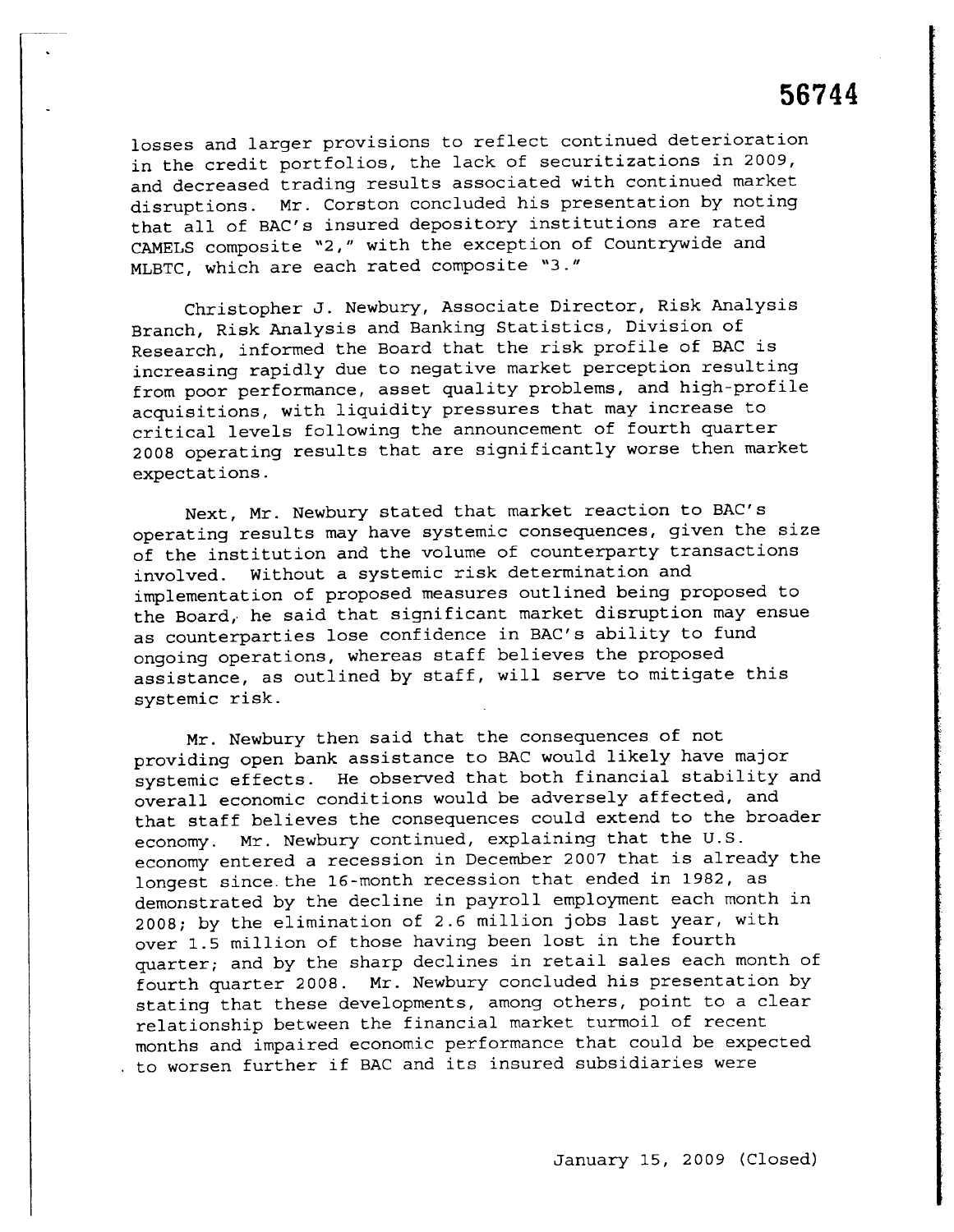allowed to fail, and that staff believes that the proposed assistance will serve to mitigate these systemic risks.

John V. Thomas, Acting General Counsel, then informed the Board that, in order to prevent the foregoing systemic risk, staff was recommending that the Board authorize the Corporation to enter into an agreement with BAC, the United States Department of the Treasury ("Treasury"), and the Federal Reserve in exchange for consideration. Under the agreement, Mr. Thomas said, Treasury will inject \$20 billion in capital from the Troubled Asset Relief Program ("TARP"), and, in addition, the United States Government ("USG") would provide for shared loss coverage on specified BAC assets, with the corporation's potential loss protected by the issuance of preferred stock by BAC. He stated further that the Corporation and the TARP will provide guarantees on certain residential assets for 10 years and certain other assets for a period of 5 years. BAC, Mr. Thomas said, will bear the first \$10 billion in losses, while additional losses will be shared with the Corporation, Treasury, and the Federal Reserve covering 90 percent of the losses and BAC bearing 10 percent. After the first \$10 billion in losses, Mr. Thomas continued, the Corporation and Treasury will cover losses pro rata in proportions of 25 percent for the Corporation and 75 percent for Treasury up to a cap of \$2.5<br>billion for the Corporation and \$7.5 billion for the Treasury. He billion for the Corporation and \$7.5 billion for the Treasury. stated that further losses will be covered 90 percent by the Federal Reserve through nonrecourse lending. The Corporation, Mr. Thomas stated, will receive compensation in the form of what is projected to be \$1 billion in preferred stock and warrants with an aggregate exercise value of 10 percent of the amount of preferred issued.

Mr. Thomas explained to the Board that BAC will manage the assets, with instructions provided by the Corporation, the TARP, and the Federal Reserve. The terms of the transaction, said Mr. Thomas, will include a foreclosure mitigation policy agreeable to the USG, and, in addition, BAC will be subject to specific limitations on executive compensation and dividends during the loss share period. He then described the BAC proposed asset pool, which contains up to \$115 billion of financial instruments including cash assets with a current book (i. e., carrying) value of up to \$32 billion and a derivatives portfolio with maximum potential future losses of up to \$83 billion.

Next, Mr. Thomas stated that the Corporation and OCC have determined that the insured entities meet the requirements under section 13(c) (8) of the Federal Deposit Insurance Act ("FDI Act") for receiving direct financial assistance before the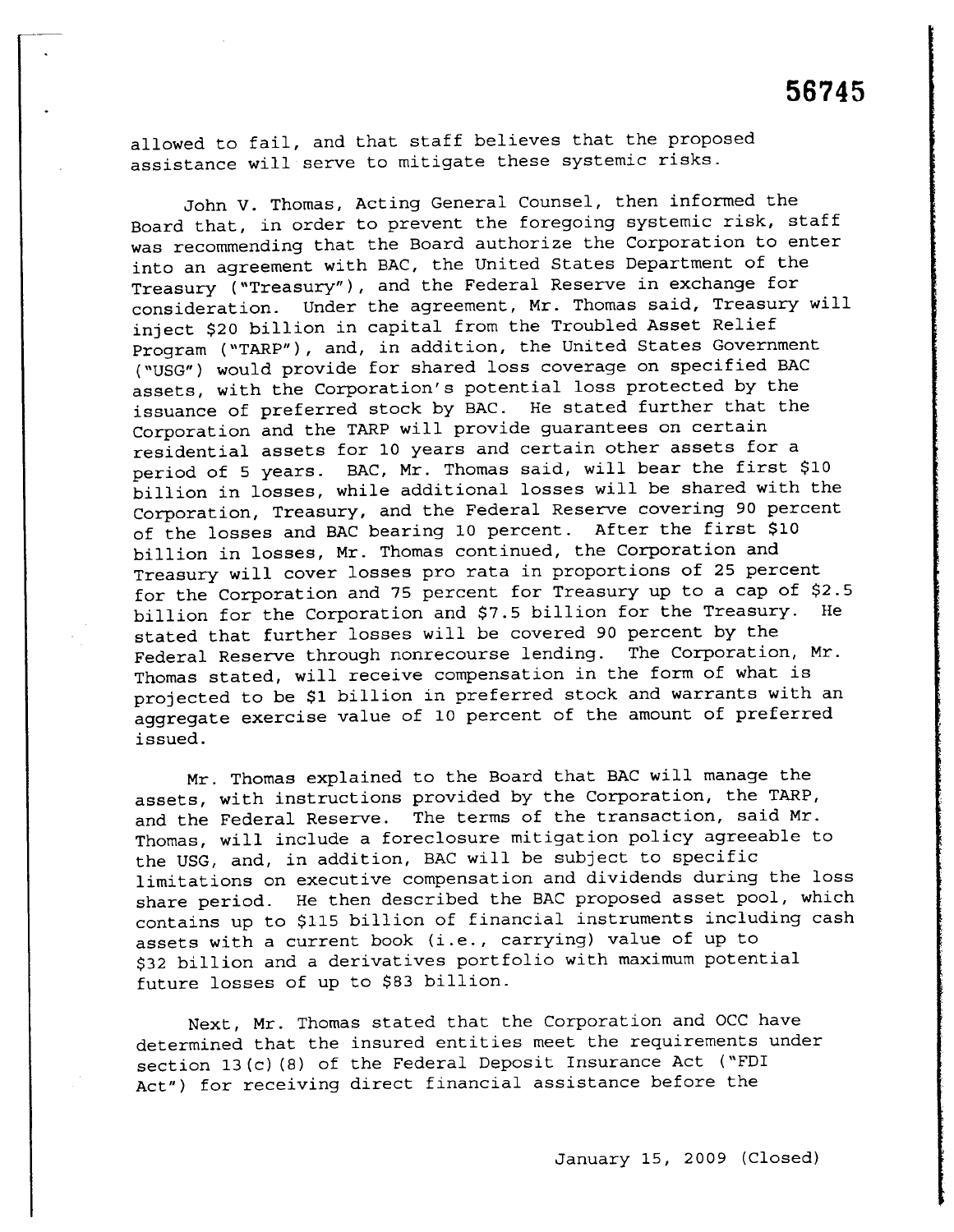appointment of a receiver. Additionally, he said, assistance will increase existing capital levels and improve liquidity.

Director Curry commented that the staff recommendation is appropriate, given the relationship between the insured institutions and Merrill Lynch. Director Dugan, in turn, commented that the issue presented by the case at hand would not be occurring had BAC not acquired Merrill Lynch. He added that he supported the systemic risk determination because the losses from the deepening recession create too much perception risk and the possibility that BAC's losses due to the Merrill Lynch acquisition could affect other depository institutions.

Director Reich called to the Board's attention the fact that the ratings provided for BAC in the case materials accompanying the Board presentation were dated as of January 1, 2007, and therefore asked whether those were the most recent ratings available for BAC. Mr. Corston responded that the ratings provided are the ratings of record even through they are currently under review by BAC's primary Federal regulator. Director Reich expressed his surprise that those were the most current ratings and that those ratings were "2" in every category in light of the reasons the Board was gathered for this meeting. Chairman Bair asked Director Dugan, the primary Federal regulator of BAC's lead bank-BANA-to respond to Director Reich's concerns.

Director Dugan responded that the ratings of record were put in place before BAC's acquisition of Merrill Lynch and before the changes in economic climate that were presented by staff. In addition, he said he thought it was likely that the OCC would be downgrading at least some of BANA's ratings components.

Director Reich then asked Mr. Thomas to confirm that the Board's authority to take the action recommended is predicated on the existence of a failing-bank scenario and that the Board lacked the authority to so act in that manner unless it is to prevent a failure. Mr. Thomas confirmed that to be the case. Chairman Bair indicated to Director Reich that the above questions and his subsequent questions regarding BAC's capital and liquidity were excellent questions and that the Corporation has posed them over the past few days to the Federal Reserve and the OCC. She then said that the systemic risk exception exists where a chance of a failure would have systemic ramifications. While she observed that Mr. Thomas had well justified the use of the systemic risk exception in this instance, she pointed out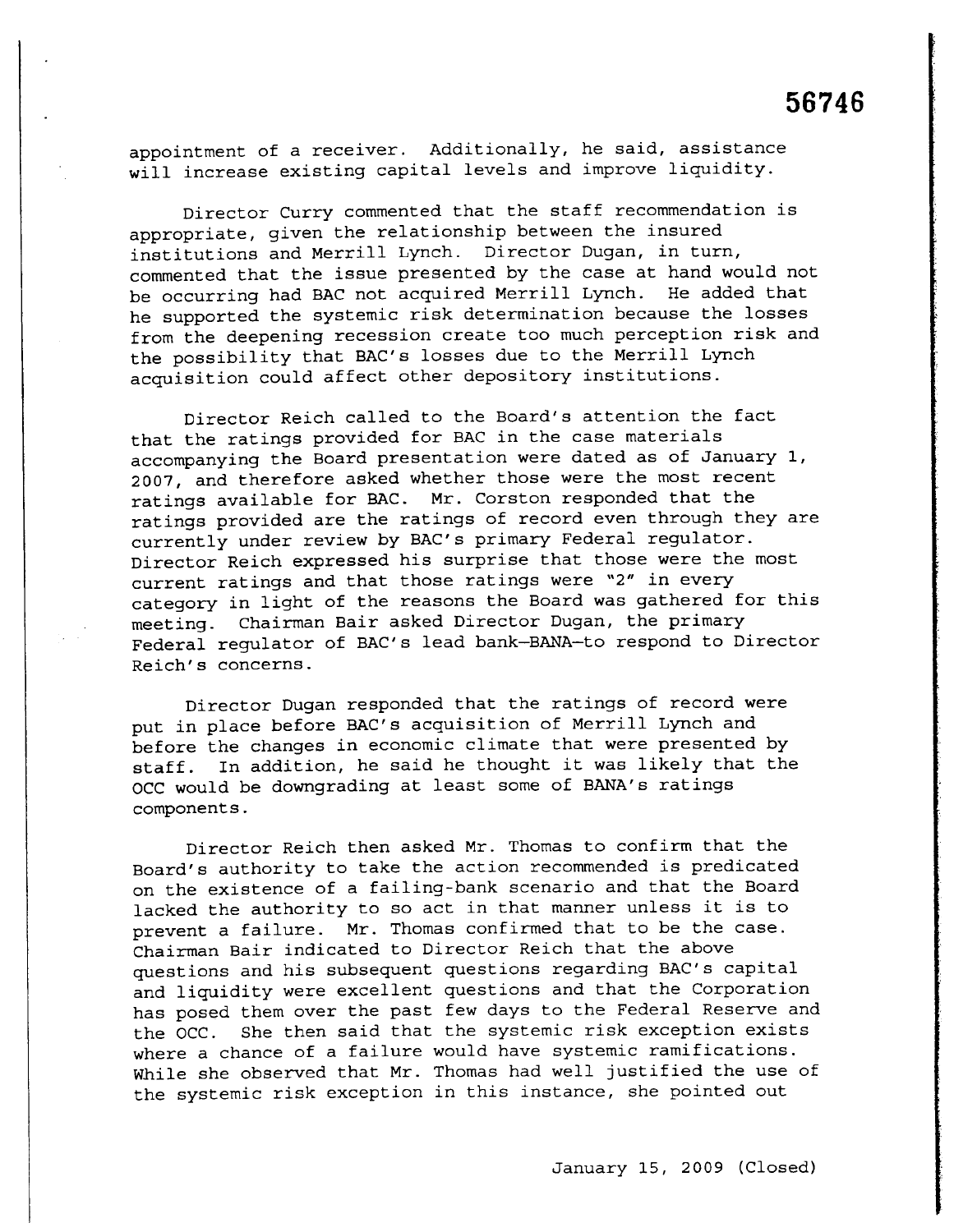that the Corporation was relying on data analysis by the Federal Reserve and the OCC. As a result, Chairman Bair stated that the Corporation very much needs to proceed with a systemic risk determination with respect to BAC.

Chairman Bair indicated that the Corporation was taking a role in the transaction as a team player along with the Federal Reserve and Treasury to prove the systemic risk case and to provide the package of assistance described. She added that she hoped very much that this was the last individual bailout deal that the Corporation would be doing, and she pointed out that the Corporation and others have been saying for quite some time<br>that a programmatic approach is needed for troubled assets. She that a programmatic approach is needed for troubled assets. noted that it impaired the public's confidence in the regulatory system to be performing such individual deals. She expressed her concern that this transaction would lead to another bad round of criticism of the agencies but affirmed that the agencies were doing what they need to do pending the development of a programmatic response that is transparent and open and that all banks that are willing to meet the criteria will be able to participate in.

Then, in accordance with the recommendation of staff and on motion of Director Dugan, seconded by Vice Chairman Gruenberg, concurred in by Director Curry, Director Reich, and Chairman Bair, the Board adopted the following resolution:

- (1) finding that the instability of the insured bank affiliates of Bank of America Corporation ("Banks") would have serious adverse effects on economic conditions or financial stability and would create systemic risk to the credit markets;
- (2) finding that severe financial conditions èxist which threaten the stability of a significant number of insured depository institutions or of insured depository institutions possessing significant financial resources and the Banks are insured depository institutions under such threat of instability and that the Board takes this action in order to lessen the risk to the insurance fund posed by the Banks;
- (3) finding that the recommended actions will mitigate the serious adverse effects, and systemic risks, posed by the Banks;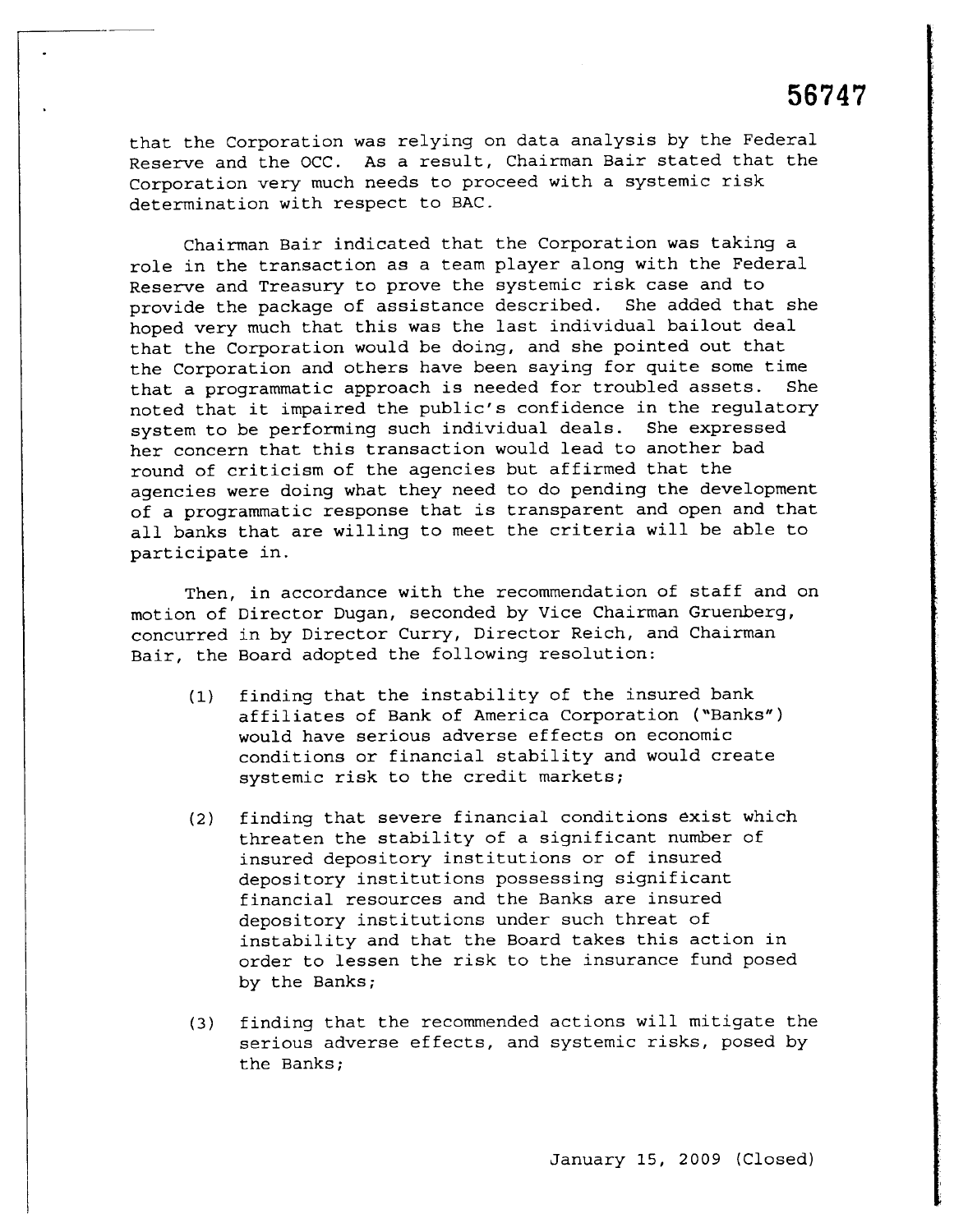- (4) finding that the proposal, which involves the provision of assistance or other action as authorized under section 13 (c) (1) of the FDI Act, 12 U.S.C. § 1823 (c) (1), in the form of guarantees against loss to, or contributions to, the Banks, will mitigate the serious adverse effects on economic conditions or financial instability that would be caused by the Banks' continued seriously weakened condition;
- (5) finding that the conditions for receiving direct financial assistance before the appointment of a receiver under section  $13(c)$  (8) (A) (i) and (ii) of the FDI Act have been satisfied;
- (6) authorizing the Chairman of the Board, or her designee, to provide the written recommendation to the Secretary of the Treasury specified under section 13(C) (4) (G) (i) of the FDI Act, 12 U.S.C.  $\S$  1823 (C) (4) (G) (i); and
- (7) authorizing the Director, Division of Resolutions and Receiverships, or his designee, and all other Corporation staff to take all appropriate action to implement the provision of assistance authorized hereunder, including, but not limited to, credit support in the form of loan guarantees, and loss sharing; and to take any other action necessary and appropriate in connection with this matter:

WHEREAS, staff has presented information to the Board of Directors ("Board") of the Federal Deposit Insurance Corporation ("FDIC" or "Corporation") indicating that the recent unprecedented disruption in credit markets and the resultant effects on the abilities of banks to fund themselves and to intermediate credit place the United States in danger of suffering adverse economic conditions and financial instability; and

WHEREAS, these conditions threaten the stability of a significant number of insured depository institutions, thereby increasing the potential for losses to the insurance fund in the resolutions of such insured depository institutions; and

WHEREAS, staff has advised the FDIC Board that Bank of America, National Association, Charlotte,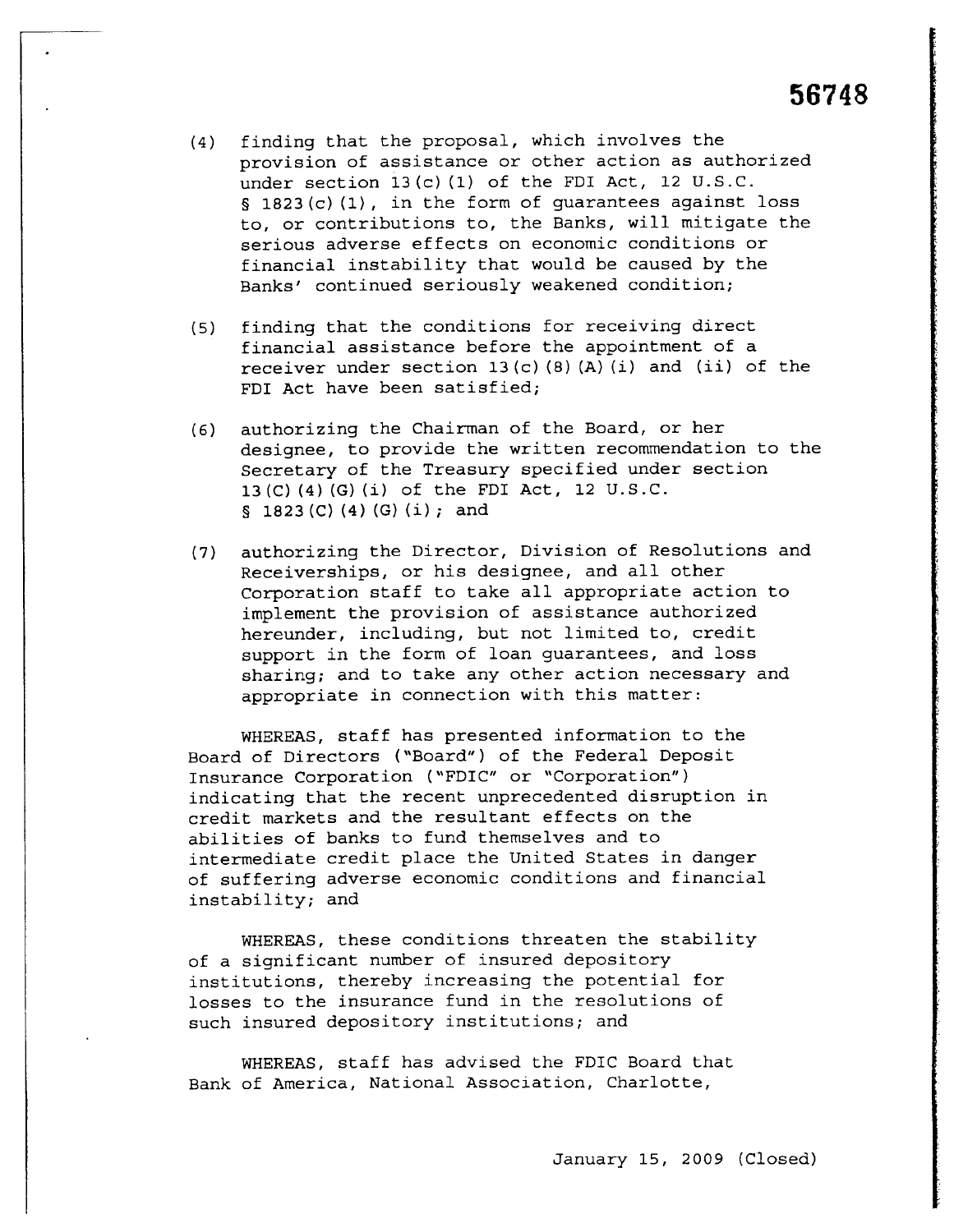North Carolina, Countrywide Bank, FSB, Alexandria, Virginia, FIA Card Services, National Association, Wilmington, Delaware, Merrill Lynch Bank USA, Salt Lake City, Utah, Merrill Lynch Bank & Trust Co., FSB, New York, New York, Bank of America Oregon, National Association, Portland, Oregon, Bank of America, Rhode Island, National Association, Providence, Rhode Island, Bank of America California, National Association, San Francisco, California ("Banks"), and their affiliates are in seriously weakened condition; and

WHEREAS, staff has advised that severe financial conditions exist which threaten the stability of the Banks which are insured depository institutions possessing significant financial resources; and

WHEREAS, a proposal for the stabilization of the Banks and their affiliates without the appointment of the FDIC as receiver has been developed in consultation with the Board of Governors of the Federal Reserve System ("Federal Reserve Board") and the Secretary of the Treasury ("Treasury") (collectively, the "USG"), which involves the USG provision of guarantees against loss on certain residential assets for 10 years and certain other assets for a period of 5 years; and

WHEREAS, Bank of America Corporation, Charlotte, North Carolina ("BOA"), will take a first loss position equal to \$10 billion; and

WHEREAS, for losses above \$10 billion, there is a loss sharing agreement where losses are shared 10 percent by BOA and 90 percent by the USG with Treasury and the Corporation taking a second loss position up to \$10 billion, with the Corporation taking a 25% share of such losses up to a maximum of \$2.5 billion, and the Federal Reserve Board having agreed to take the remaining risk through non-recourse lending on the pool of assets ("Proposal"); and

WHEREAS, the Corporation is receiving \$1 billion in preferred stock as compensation for its taking the 25% participation in the second loss position; and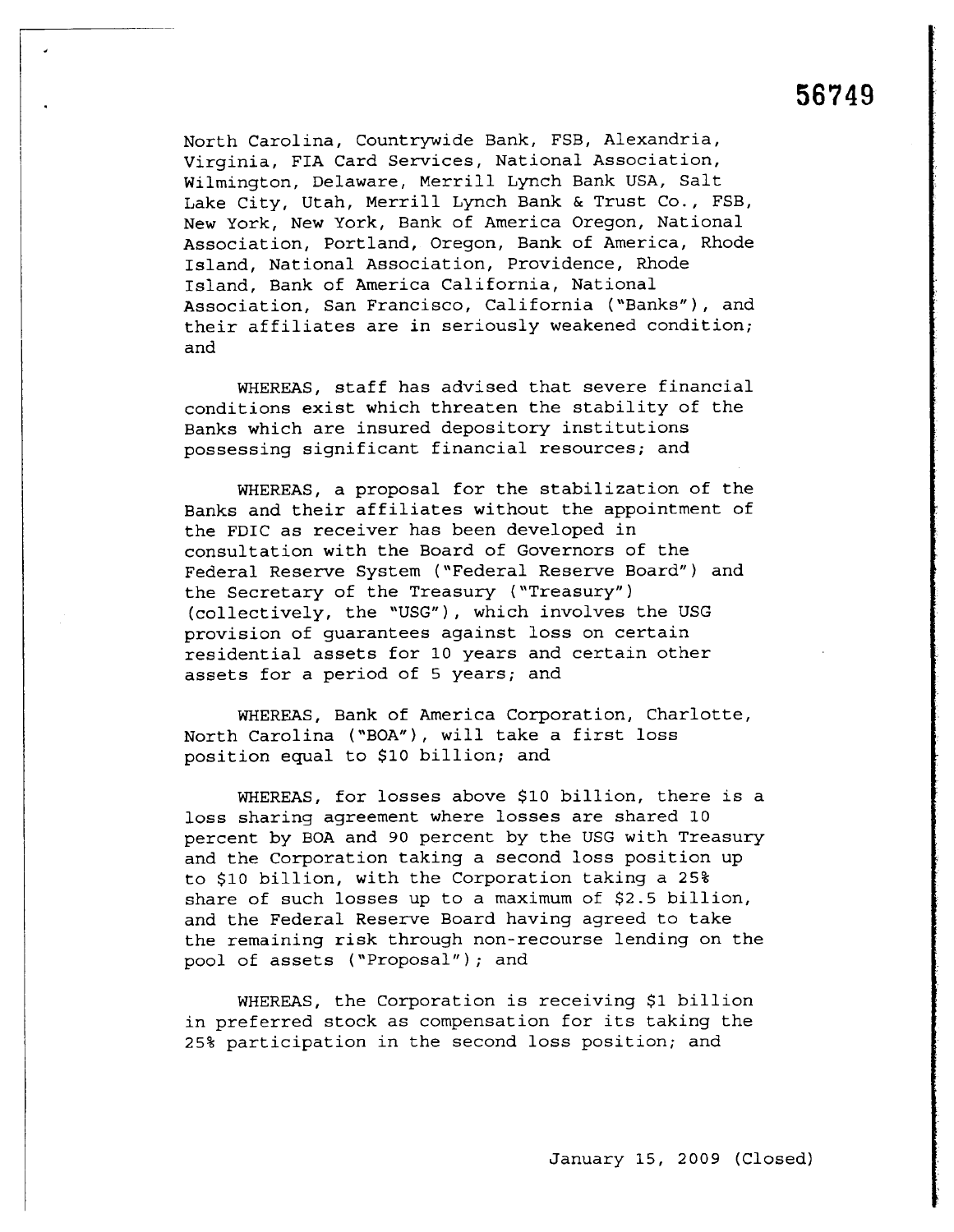WHEREAS, the Proposal is subject to prudential regulatory oversight and executive compensation restrictions, with the guarantees having a limited duration, and staff believes that the Proposal will avoid or mitigate the serious adverse effects on economic conditions or financial stability is the most cost effective available method; and

WHEREAS, the Corporation and the Office of the Comptroller of the Currency have determined that the bank meets the conditions under section 13 (c) (8) (A) (i) and (ii) of the Federal Deposit Insurance Act ("FDI Act") for receiving direct financial assistance before the appointment of a receiver; and

WHEREAS, staff has recommended that the FDIC Board make a systemic risk recommendation supporting action or the provision of assistance by the FDIC as necessary to avoid or mitigate such risk; and

WHEREAS, the Corporation has been advised that the Federal Reserve Board is expected to make a similar recommendation and that the Treasury, after consultation with the President, is expected to make the systemic risk determination in this situation.

NOW, THEREFORE, BE IT RESOLVED that the Board finds that the instability of the Banks would have serious adverse effects on economic conditions or financial stability and would create systemic risk to the credit markets.

BE IT FURTHER RESOLVED, that the Board finds that severe financial conditions exist which threaten the stability of a significant number of insured depository institutions or of insured depository institutions possessing significant financial resources and the Banks are insured depository institutions under such threat of instability and that the Board takes this action in order to lessen the risk to the insurance fund posed by the Banks.

BE IT FURTHER RESOLVED, that the Board finds that the recommended actions will mitigate the serious adverse effects, and systemic risks, posed by the Banks.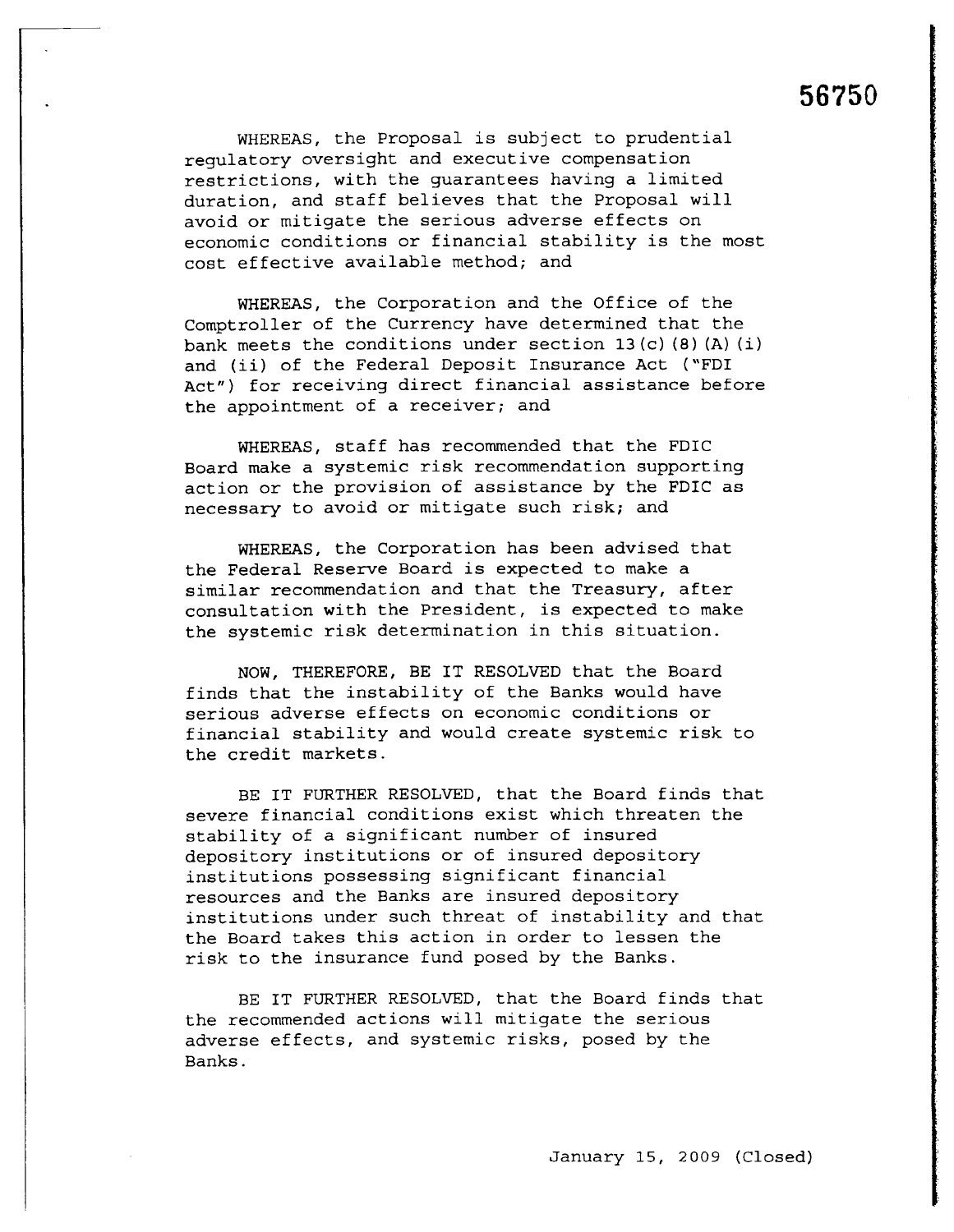BE IT FURTHER RESOLVED, that the Board finds that the Proposal involves the provision of assistance or other action as authorized under section 13 (c) (1) of the FDI Act, 12 U.S.C.  $\S$  1823(c)(1), in the form of guarantees against loss to, or contributions to, the Banks, and that the Proposal will mitigate the serious adverse effects on economic conditions or financial instability that would be caused by the Banks' continued seriously weakened condition.

BE IT FURTHER RESOLVED, the Board finds that the conditions for receiving direct financial assistance before the appointment of a receiver under section  $13 (c) (8) (A) (i)$  and  $(ii)$  of the FDI Act have been satisfied.

BE IT FURTHER RESOLVED, the Board hereby authorizes the Chairman of the Board, or her designee, to provide the written recommendation to the Secretary of the Treasury specified under section 13 (C) (4) (G) (i) of the Act, 12 U.S.C. § 1823 (C) (4) (G) (i).

BE IT FURTHER RESOLVED, the Board hereby authorizes the Director, Division of Resolutions and Receiverships, or his designee, and all other FDIC staff to take all appropriate action to implement the provision of assistance or other actions authorized hereunder, including but not limited to: credit support in the form of loan guarantees, and loss sharing; and to take any other action necessary and appropriate in connection with this matter.

(EXECUTIVE SECRETARY'S NOTE: On Thursday, January 15, 2009, the United States Government entered into an agreement with Bank of America Corporation, Charlotte, North Carolina, to provide a package of guarantees, liquidity access, and capital, as part of its commitment to support financial market stability, whereby, the Department of the Treasury and the Corporation will provide protection against the possibility of unusually large losses on an asset pool of approximately \$118 billion of loans, securities backed by residential and commercial real estate, and other such assets, the large majority of which were assumed by Bank of America Corporation as a result of its acquisition of Merrill Lynch & Co., Inc., and which will remain on Bank of America Corporation's balance sheet. As a fee for that arrangement, Bank of America Corporation will issue preferred shares to the Treasury and the Corporation. In addition, Bank of America